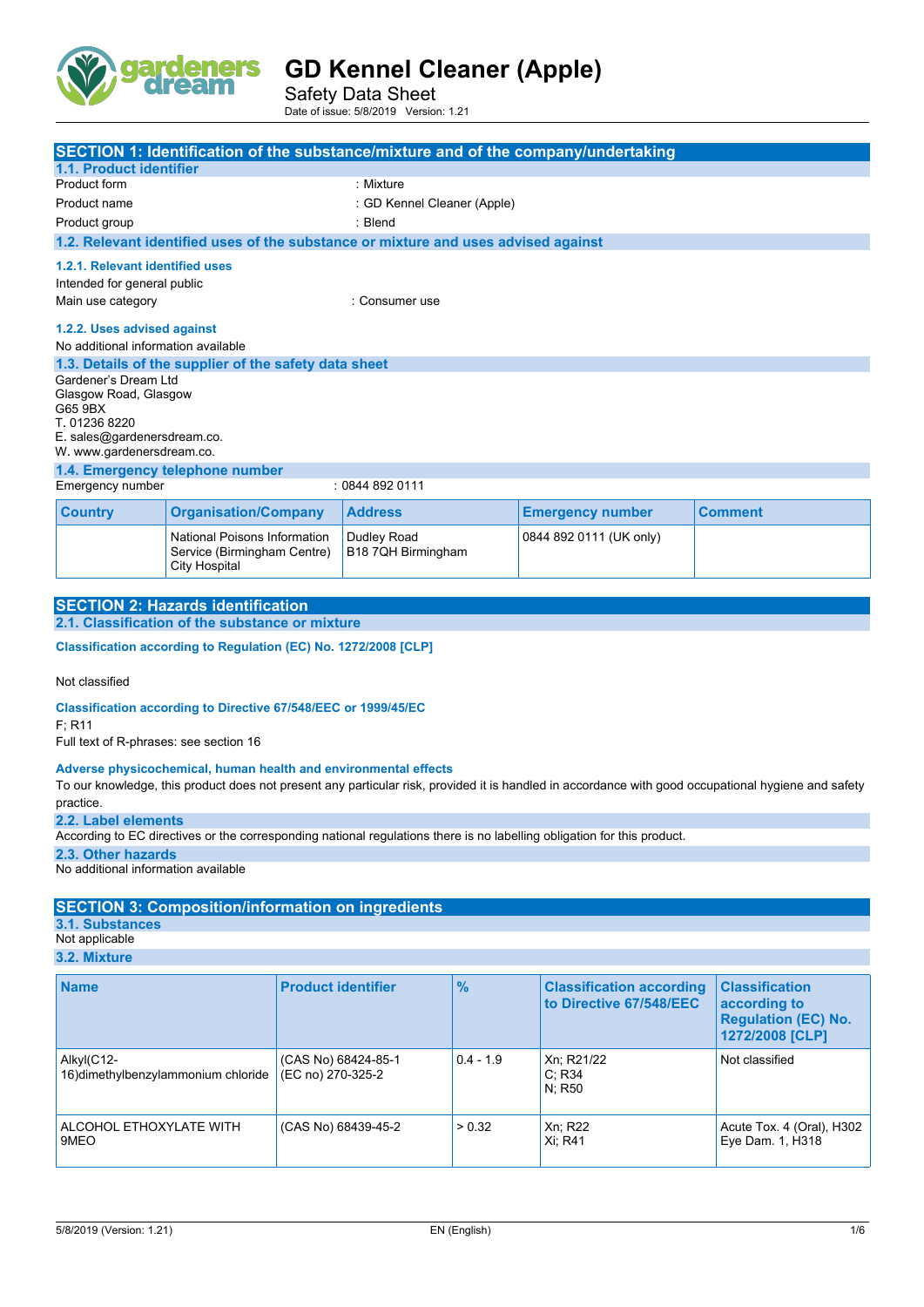## Safety Data Sheet

| (CAS No) 67-63-0<br>Isopropanol<br>(EC no) 200-661-7<br>(EC index no) 603-117-00-0<br>(REACH-no) 01-2119457558-<br>25 | $ 0.036 - 0.285 $ | F: R11<br>Xi: R36<br><b>R67</b> | Flam. Lig. 2, H225<br>Eve Irrit, 2, H319<br>STOT SE 3. H336 |
|-----------------------------------------------------------------------------------------------------------------------|-------------------|---------------------------------|-------------------------------------------------------------|
|-----------------------------------------------------------------------------------------------------------------------|-------------------|---------------------------------|-------------------------------------------------------------|

Full text of R- and H-phrases: see section 16

| <b>SECTION 4: First aid measures</b>                                            |                                                                                                                                             |
|---------------------------------------------------------------------------------|---------------------------------------------------------------------------------------------------------------------------------------------|
| 4.1. Description of first aid measures                                          |                                                                                                                                             |
| First-aid measures after inhalation                                             | : Remove person to fresh air and keep comfortable for breathing.                                                                            |
| First-aid measures after skin contact                                           | : Wash skin with plenty of water.                                                                                                           |
| First-aid measures after eye contact                                            | : Rinse eyes with water as a precaution.                                                                                                    |
| 4.2. Most important symptoms and effects, both acute and delayed                |                                                                                                                                             |
| No additional information available                                             |                                                                                                                                             |
| 4.3. Indication of any immediate medical attention and special treatment needed |                                                                                                                                             |
| Treat symptomatically.                                                          |                                                                                                                                             |
|                                                                                 |                                                                                                                                             |
| <b>SECTION 5: Firefighting measures</b>                                         |                                                                                                                                             |
| 5.1. Extinguishing media                                                        |                                                                                                                                             |
| Suitable extinguishing media                                                    | : Water spray. Dry powder. Foam. Carbon dioxide.                                                                                            |
| 5.2. Special hazards arising from the substance or mixture                      |                                                                                                                                             |
| Hazardous decomposition products in case of fire                                | : Toxic fumes may be released.                                                                                                              |
| 5.3. Advice for firefighters                                                    |                                                                                                                                             |
| Protection during firefighting                                                  | : Do not attempt to take action without suitable protective equipment. Self-contained<br>breathing apparatus. Complete protective clothing. |
|                                                                                 |                                                                                                                                             |
| <b>SECTION 6: Accidental release measures</b>                                   |                                                                                                                                             |
|                                                                                 |                                                                                                                                             |
| 6.1. Personal precautions, protective equipment and emergency procedures        |                                                                                                                                             |
| 6.1.1. For non-emergency personnel                                              |                                                                                                                                             |
| <b>Emergency procedures</b>                                                     | : Ventilate spillage area.                                                                                                                  |
| 6.1.2. For emergency responders                                                 |                                                                                                                                             |
| Protective equipment                                                            | : Do not attempt to take action without suitable protective equipment. For further information                                              |
|                                                                                 | refer to section 8: "Exposure controls/personal protection".                                                                                |
| <b>6.2. Environmental precautions</b>                                           |                                                                                                                                             |
| Avoid release to the environment.                                               |                                                                                                                                             |
| 6.3. Methods and material for containment and cleaning up                       |                                                                                                                                             |
| Methods for cleaning up                                                         | : Take up liquid spill into absorbent material.                                                                                             |
| Other information                                                               | : Dispose of materials or solid residues at an authorized site.                                                                             |
| 6.4. Reference to other sections                                                |                                                                                                                                             |
| For further information refer to section 13.                                    |                                                                                                                                             |
|                                                                                 |                                                                                                                                             |
| <b>SECTION 7: Handling and storage</b>                                          |                                                                                                                                             |
| 7.1. Precautions for safe handling                                              |                                                                                                                                             |
| Precautions for safe handling                                                   | : Ensure good ventilation of the work station. Wear personal protective equipment.                                                          |
| Hygiene measures                                                                | : Do not eat, drink or smoke when using this product. Always wash hands after handling the                                                  |
|                                                                                 | product.                                                                                                                                    |
| 7.2. Conditions for safe storage, including any incompatibilities               |                                                                                                                                             |
| Storage conditions                                                              | : Store in a well-ventilated place. Keep cool.                                                                                              |
| 7.3. Specific end use(s)                                                        |                                                                                                                                             |
| No additional information available                                             |                                                                                                                                             |

| <b>SECTION 8: Exposure controls/personal protection</b> |                                         |                                  |
|---------------------------------------------------------|-----------------------------------------|----------------------------------|
| 8.1. Control parameters                                 |                                         |                                  |
| <b>Isopropanol (67-63-0)</b>                            |                                         |                                  |
| l EU                                                    | IOELV TWA (mg/m <sup>3</sup> )          | 999 mg/m $3$ (8 hours)           |
| l EU                                                    | IOELV TWA (ppm)                         | 400 ppm (8 hours)                |
| l EU                                                    | IOELV STEL (mg/m <sup>3</sup> )         | 1250 mg/m <sup>3</sup> (15 mins) |
| EU                                                      | IOELV STEL (ppm)                        | 500 ppm (15 mins)                |
| Germany                                                 | TRGS 910 Acceptance concentration notes |                                  |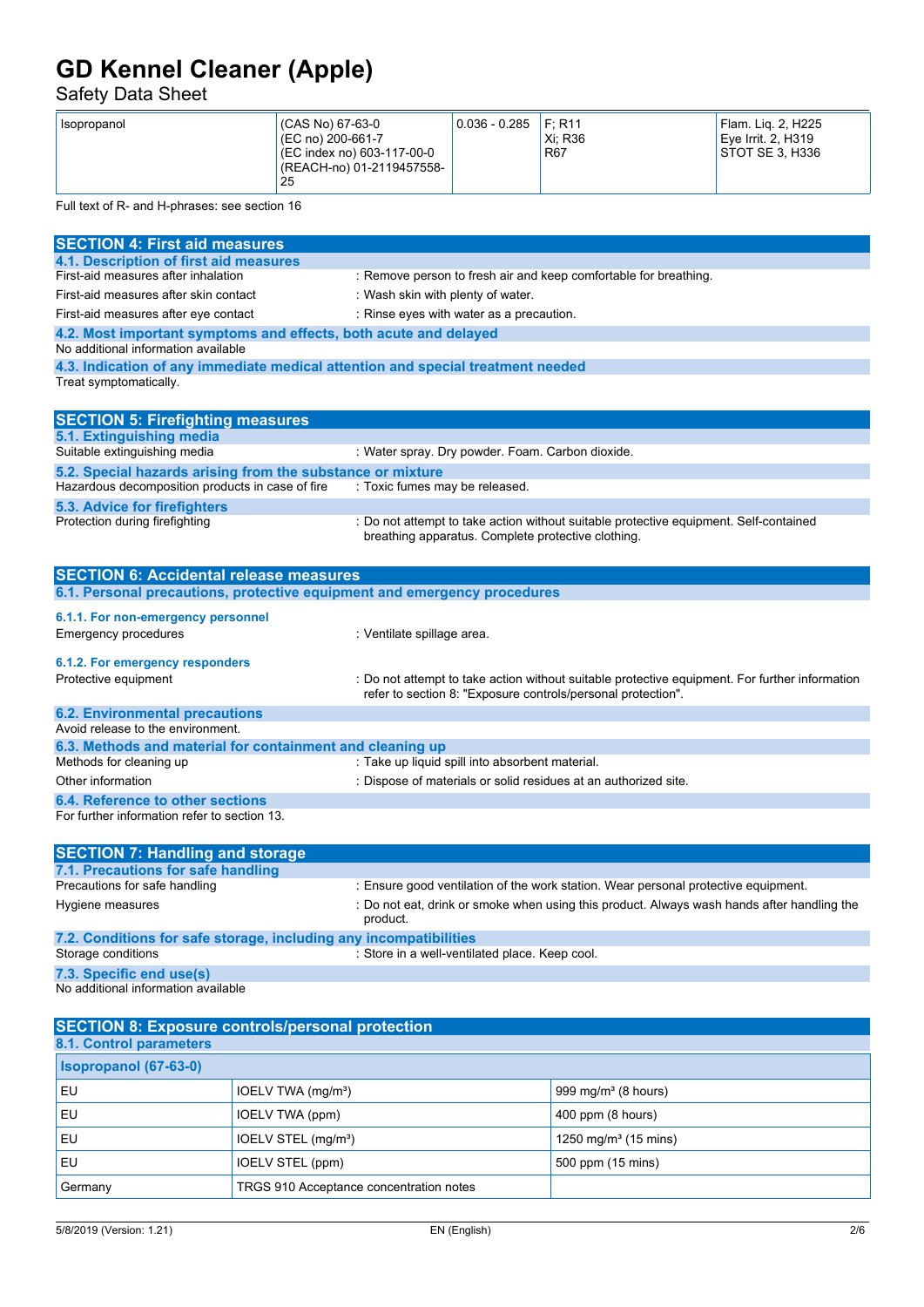Safety Data Sheet

### **8.2. Exposure controls**

### **Appropriate engineering controls:**

Ensure good ventilation of the work station.

| Hand protection:                                                         |
|--------------------------------------------------------------------------|
| Protective gloves                                                        |
| Eye protection:                                                          |
| Safety glasses                                                           |
| Skin and body protection:                                                |
| Wear suitable protective clothing                                        |
| <b>Respiratory protection:</b>                                           |
| In case of insufficient ventilation, wear suitable respiratory equipment |

### **Environmental exposure controls:**

Avoid release to the environment.

| <b>SECTION 9: Physical and chemical properties</b>         |                     |  |
|------------------------------------------------------------|---------------------|--|
| 9.1. Information on basic physical and chemical properties |                     |  |
| Physical state                                             | : Liquid            |  |
| Appearance                                                 | : Green Liquid.     |  |
| Colour                                                     | : Green.            |  |
| Odour                                                      | : apple             |  |
| Odour threshold                                            | : No data available |  |
| pH                                                         | $.5 - 9$            |  |
| Relative evaporation rate (butylacetate=1)                 | : No data available |  |
| Melting point                                              | : Not applicable    |  |
| Freezing point                                             | : No data available |  |
| Boiling point                                              | : 100 $^{\circ}$ C  |  |
| Flash point                                                | : No data available |  |
| Self ignition temperature                                  | : No data available |  |
| Decomposition temperature                                  | : No data available |  |
| Flammability (solid, gas)                                  | : Not applicable    |  |
| Vapour pressure                                            | : No data available |  |
| Relative vapour density at 20 °C                           | : No data available |  |
| Relative density                                           | : No data available |  |
| Density                                                    | : 1.01 g/l          |  |
| Solubility                                                 | : Soluble.          |  |
| Log Pow                                                    | : No data           |  |
| Viscosity, kinematic                                       | available : No data |  |
| Viscosity, dynamic                                         | available : No data |  |
| <b>Explosive properties</b>                                | available : No data |  |
| Oxidising properties                                       | available : No data |  |
| <b>Explosive limits</b>                                    | available : No data |  |
| 9.2. Other information                                     |                     |  |
| No additional information available                        |                     |  |

| <b>SECTION 10: Stability and reactivity</b>                                        |
|------------------------------------------------------------------------------------|
| <b>10.1. Reactivity</b>                                                            |
| The product is non-reactive under normal conditions of use, storage and transport. |
| 10.2. Chemical stability                                                           |
| Stable under normal conditions.                                                    |
| 10.3. Possibility of hazardous reactions                                           |
| No dangerous reactions known under normal conditions of use.                       |
| 10.4. Conditions to avoid                                                          |
| None under recommended storage and handling conditions (see section 7).            |
| 10.5. Incompatible materials                                                       |
| No additional information available                                                |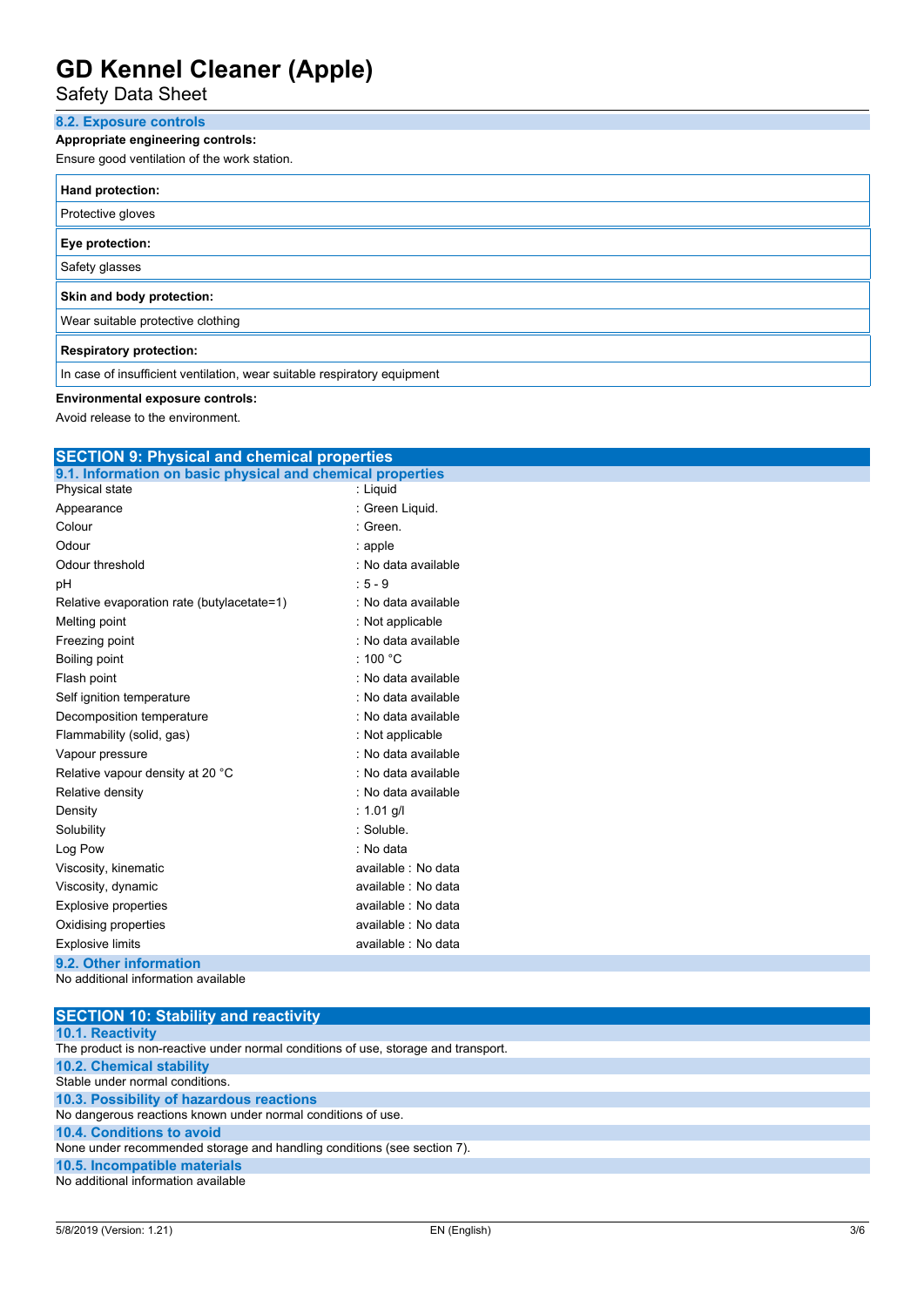Safety Data Sheet

**10.6. Hazardous decomposition products** No additional information available

| <b>SECTION 11: Toxicological information</b> |                    |  |
|----------------------------------------------|--------------------|--|
| 11.1. Information on toxicological effects   |                    |  |
| Acute toxicity (oral)                        | : Not classified   |  |
| Acute toxicity (dermal)                      | : Not classified   |  |
| Acute toxicity (inhalation)                  | : Not classified   |  |
| ALCOHOL ETHOXYLATE WITH 9MEO (68439-45-2)    |                    |  |
| LD50 oral rat                                | > 200 - 2000 mg/kg |  |

| Isopropanol (67-63-0)                              |                            |
|----------------------------------------------------|----------------------------|
| LD50 oral rat                                      | 4700 mg/kg                 |
| LD50 oral                                          | $\geq$ 2000 mg/kg (rabbit) |
| LC50 inhalation rat (mg/l)                         | 46.5 mg/l/4h               |
| Skin corrosion/irritation                          | : Not classified           |
|                                                    | $pH: 5 - 9$                |
| Serious eye damage/irritation                      | : Not classified           |
|                                                    | $pH: 5 - 9$                |
| Respiratory or skin sensitisation                  | : Not classified           |
| Germ cell mutagenicity                             | : Not classified           |
| Carcinogenicity                                    | : Not classified           |
| Reproductive toxicity                              | : Not classified           |
| Specific target organ toxicity (single exposure)   | : Not classified           |
| Specific target organ toxicity (repeated exposure) | : Not classified           |
| Aspiration hazard                                  | : Not classified           |

| <b>SECTION 12: Ecological information</b>                     |                                                                                                                            |
|---------------------------------------------------------------|----------------------------------------------------------------------------------------------------------------------------|
| 12.1. Toxicity                                                |                                                                                                                            |
| Ecology - general                                             | : The product is not considered harmful to aquatic organisms nor to cause long-term<br>adverse effects in the environment. |
| Aquatic acute                                                 | : Not classified                                                                                                           |
| Aquatic chronic                                               | : Not classified                                                                                                           |
| Isopropanol (67-63-0)                                         |                                                                                                                            |
| LC50 fishes 1                                                 | $\geq$ 100 mg/l (48 hours)                                                                                                 |
| LC50 other aquatic organisms 2                                | $\geq$ 100 mg/l (Algae, 72 hours)                                                                                          |
| EC50 Daphnia 1                                                | $\geq$ 100 mg/l (48 hours)                                                                                                 |
| 12.2. Persistence and degradability                           |                                                                                                                            |
| Isopropanol (67-63-0)                                         |                                                                                                                            |
| Persistence and degradability                                 | Biodegradable.                                                                                                             |
| 12.3. Bioaccumulative potential                               |                                                                                                                            |
| Isopropanol (67-63-0)                                         |                                                                                                                            |
| Bioaccumulative potential                                     | The product does not contain any substances expected to be bioaccumulating.                                                |
| 12.4. Mobility in soil<br>No additional information available |                                                                                                                            |
| 12.5. Results of PBT and vPvB assessment                      |                                                                                                                            |
| No additional information available                           |                                                                                                                            |
| 12.6. Other adverse effects                                   |                                                                                                                            |
| No additional information available                           |                                                                                                                            |
|                                                               |                                                                                                                            |
| <b>SECTION 13: Disposal considerations</b>                    |                                                                                                                            |

### **SECTION 13: Disposal considerations**

**13.1. Waste treatment methods** No additional information available

5/8/2019 (Version: 1.21) EN (English) 4/6 **SECTION 14: Transport information** In accordance with ADR / RID / IMDG / IATA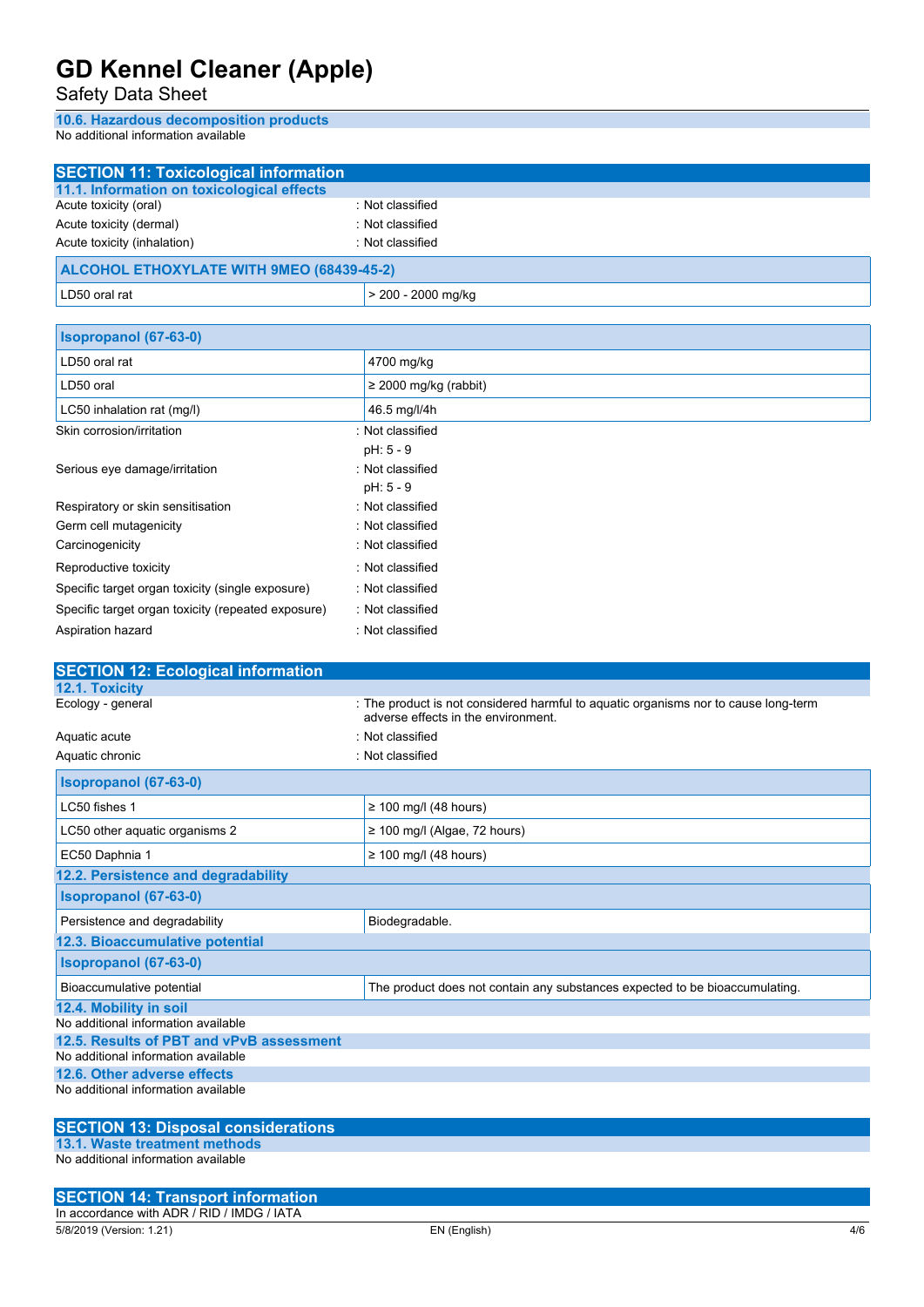### Safety Data Sheet

| 14.1. UN number                                                          |                                          |  |
|--------------------------------------------------------------------------|------------------------------------------|--|
| UN-No. (ADR)                                                             | : Not regulated                          |  |
| UN-No. (IMDG)                                                            | : Not regulated                          |  |
| UN-No.(IATA)                                                             | : Not regulated                          |  |
| UN-No.(ADN)                                                              | : Not regulated                          |  |
| UN-No. (RID)                                                             | : Not regulated                          |  |
| 14.2. UN proper shipping name                                            |                                          |  |
| Proper Shipping Name (ADR)                                               | : Not regulated                          |  |
| Proper Shipping Name (IMDG)                                              | : Not regulated                          |  |
| Proper Shipping Name (IATA)                                              | : Not regulated                          |  |
| Proper Shipping Name (ADN)                                               | : Not regulated                          |  |
| Proper Shipping Name (RID)                                               | : Not regulated                          |  |
| 14.3. Transport hazard class(es)                                         |                                          |  |
| ADR                                                                      |                                          |  |
| Transport hazard class(es) (ADR)                                         | : Not regulated                          |  |
| <b>IMDG</b>                                                              |                                          |  |
| Transport hazard class(es) (IMDG)                                        | : Not regulated                          |  |
| <b>IATA</b>                                                              |                                          |  |
| Transport hazard class(es) (IATA)                                        | : Not regulated                          |  |
| ADN                                                                      |                                          |  |
| Transport hazard class(es) (ADN)                                         | : Not regulated                          |  |
|                                                                          |                                          |  |
| RID                                                                      |                                          |  |
| Transport hazard class(es) (RID)                                         | : Not regulated                          |  |
| 14.4. Packing group<br>Packing group (ADR)                               | : Not regulated                          |  |
| Packing group (IMDG)                                                     | : Not regulated                          |  |
| Packing group (IATA)                                                     | : Not regulated                          |  |
| Packing group (ADN)                                                      | : Not regulated                          |  |
| Packing group (RID)                                                      | : Not regulated                          |  |
| <b>14.5. Environmental hazards</b>                                       |                                          |  |
| Dangerous for the environment                                            | : No                                     |  |
| Marine pollutant                                                         | : No                                     |  |
| Other information                                                        | : No supplementary information available |  |
| 14.6. Special precautions for user                                       |                                          |  |
| <b>Overland transport</b>                                                |                                          |  |
| Not regulated                                                            |                                          |  |
| <b>Transport by sea</b>                                                  |                                          |  |
| Not regulated                                                            |                                          |  |
| Air transport                                                            |                                          |  |
| Not regulated                                                            |                                          |  |
|                                                                          |                                          |  |
| Inland waterway transport                                                |                                          |  |
| Not regulated                                                            |                                          |  |
| Rail transport                                                           |                                          |  |
| Not regulated                                                            |                                          |  |
| 14.7. Transport in bulk according to Annex II of MARPOL and the IBC Code |                                          |  |
| Not applicable                                                           |                                          |  |
|                                                                          |                                          |  |

### **SECTION 15: Regulatory information**

**15.1. Safety, health and environmental regulations/legislation specific for the substance or mixture**

### **15.1.1. EU-Regulations**

| Authorisations and/or restrictions on use (Annex XVII):                                                                                                                 |                                            |  |
|-------------------------------------------------------------------------------------------------------------------------------------------------------------------------|--------------------------------------------|--|
| 3(b) Hazard classes 3.1 to 3.6, 3.7 adverse effects on sexual function<br>and fertility or on development, 3.8 effects other than narcotic effects,<br>$3.9$ and $3.10$ | ALCOHOL ETHOXYLATE WITH 9MEO - Isopropanol |  |
| $3(a)$ Hazard classes 2.1 to 2.4, 2.6 and 2.7, 2.8 types A and B, 2.9,<br>2.10, 2.12, 2.13 categories 1 and 2, 2.14 categories 1 and 2, 2.15 types<br>A to F            | Isopropanol                                |  |